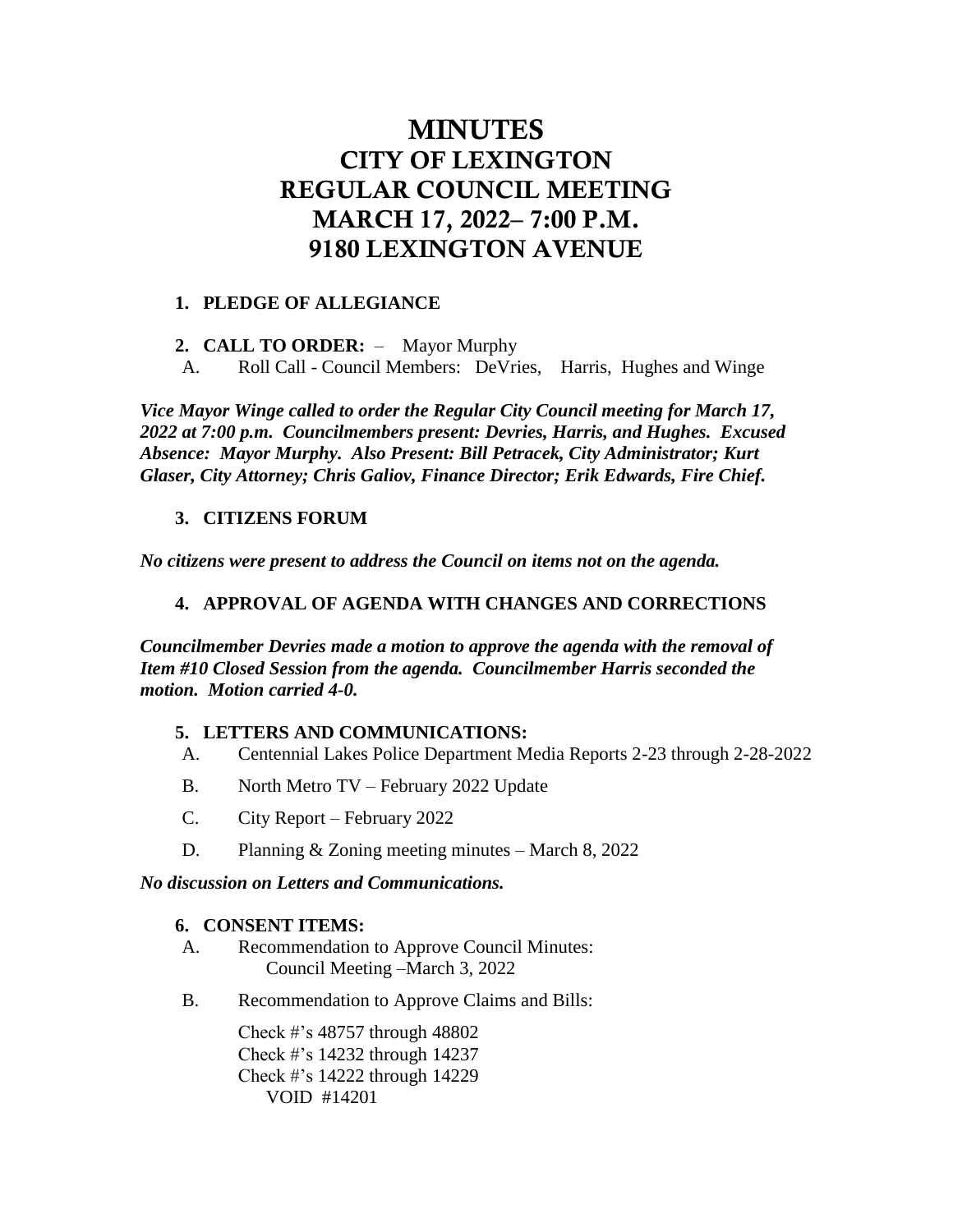- C. Financial Reports
	- Cash Balances
	- Fund Summary Budget to Actual

*Councilmember Harris made a motion to approve the consent agenda items. Councilmember Hughes seconded the motion. Motion carried 4-0.*

# **7. ACTION ITEMS:**

A. Recommendation to approve Resolution NO. 22-14 A Joint Powers

Agreement for Purchasing Public Safety Equipment

*Chief Edwards provided an overview of the benefits of joining this group of metro area fire departments for purchasing fire department equipment. Discussion ensued.* 

*Councilmember Devries made a motion to approve Resolution NO. 22-14 A Joint Powers Agreement for Purchasing Public Safety Equipment. Councilmember Harris seconded the motion. Motion carried 4-0.* 

B. Recommendation to approve Resolution 22-15 A Resolution Establishing

Precincts and Polling Places

*Councilmember Harris made a motion to approve Resolution 22-15 A Resolution Establishing Precincts and Polling Places. Councilmember Devries seconded the motion. Motion carried 4-0.* 

C. Recommendation to approve New Business License for Burnn Boiler &

Mechanical Inc.

*Councilmember Harris made a motion to approve New Business License for Burnn Boiler & Mechanical Inc. Councilmember Hughes seconded the motion. Motion carried 4-0.*

D. Recommendation to approve Special Event License Application –

City Heat Charities

*Councilmember Devries asked why there was not a location for the event on the application. Petracek stated he would follow-up with the deputy clerk to ensure future applications have the location listed. Discussion ensued.* 

*Councilmember Devries made a motion to approve a Special Event License Application – City Heat Charities. Councilmember Winge seconded the motion. Motion carried 4-0.* 

**8. MAYOR AND COUNCIL INPUT**